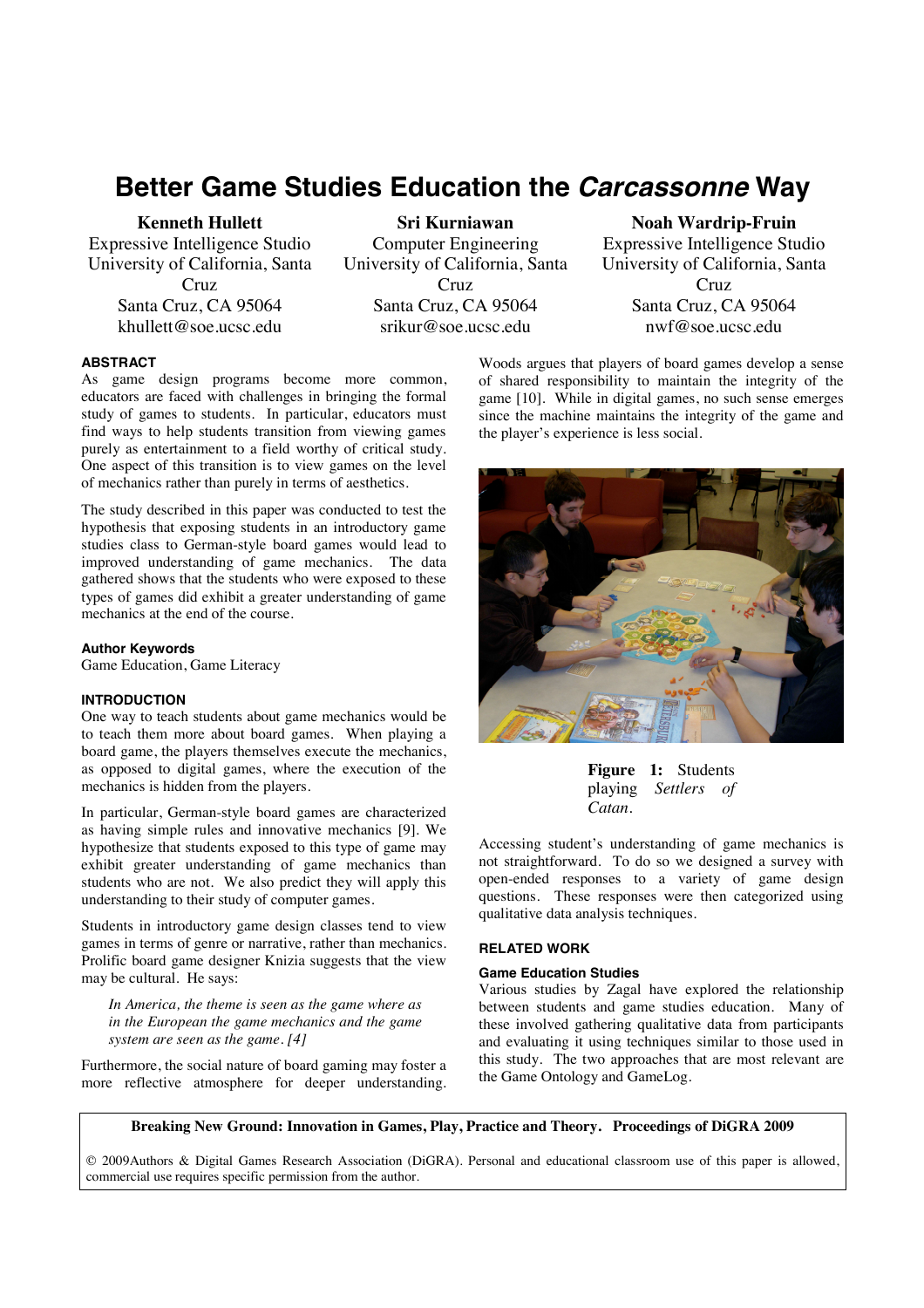The intent of the Game Ontology project is to provide a framework for describing, analyzing and studying games. It presents a hierarchy in wiki format of structural game elements, including mechanics, goals, and interfaces. For the study, students in introductory game studies classes were given an assignment to contribute examples of mechanics from games they were familiar with to the hierarchy. Following the class, a selection of students were interviewed about their experiences with the Game Ontology and how it affected their learning experience. Qualitative analysis was performed on these responses as well as a selection of the examples contributed by students [12].

In a related project, GameLog, students were given an assignment to keep a journal of their experiences while playing games for an introductory game studies class. As in the Game Ontology study, interviews were conducted with selected students, and both the responses and the student's entries were qualitatively analyzed [11].

Both of these studies shown that the activity contributed positively to the student's learning experience. In both studies, the interview responses were largely positive, and a significant number of students chose to make more contributions than they were assigned to do. These results suggest that students benefit from educational activities beyond normal lectures, reading, and assignments.

However, the analysis of the student's contributions in these studies found that many displayed a lack of critical thinking about games. In the Game Ontology study, only 60% were deemed of sufficient quality to remain in the Ontology, while the rest needed editing or were removed altogether. In the GameLog study, many entries were merely narratives of the student's experience playing the game without any insight or critical analysis.

Zagal also conducted a study that consisted of a series of interviews with game studies instructors. The purpose of this study was to assess what the greatest challenges in game education are. One of the challenges reported was that significant previous experience with games can be a hindrance to thinking critically about games. The students who were most experienced with games had difficulty transitioning from being fans to thinking about games critically [13].

# **Board Games and Mechanics in Game Education**

Many game development books emphasize the role of nondigital games in the design process. Fullerton encourages students to create physical prototypes early in the design process in order to gain a deep understanding of their game mechanics. To avoid costly redesign during implementation, developers should iterate several times on their physical prototype before moving to the next stage of development [3].

Furthermore, Fullerton encourages designers to focus on the mechanics and underlying system of their games. Defining

the player's goals and allowable actions makes it clear whether a game will be playable or not.

Brathwaite and Schreiber wrote a book for game designer that consisted largely of non-digital design challenges. They were designed to encourage critical thinking and inspire creative design. They encourage designers to focus on the core mechanics of their games and claim that the non-digital nature of the exercises will force them to [2].

A study by Ryan used non-digital games as a teaching tool in a game design class. In this study, students played several simple games, experimenting with different rule variations with an eye towards what was the most fun. The students were then given two different assignments, one focused on analysis and the other a design task. The students performed better on the analysis task, but the results of the design task were varied and inconclusive [8].

## **MDA Framework**

The MDA framework was proposed by LeBlanc as a formal approach for understanding games [1]. Games are broken down into three layers: the mechanic, dynamic, and aesthetic components. Mechanics are the actual actions available to the player in the game system. Dynamics are the emergent properties of system and the player's interaction. Aesthetics are the surface-level elements of the game, including thematic and narrative elements as well as the player's emotional responses.

Academic writings on this framework suggest that the aesthetic level is the most visible to players [5]. Thinking about board games with respect to this framework suggests that the player's responsibility for the execution of the mechanics will result in a greater focus on the mechanics and dynamics layers.

#### **STUDY DESIGN**

This study was conducted with students in a large, general education introductory game design class. From the class we recruited a study group of volunteers to participate in a series of 1 hour seminars that met 8 times during the quarter. The students in the study group played and discussed several German-style games that were selected to represent a range of game mechanics and variations on those mechanics. All are considered gateway games, i.e., good introductions to the genre for novice players. These games are listed in Table 1.

| <b>Table 1:</b> Games used in study |  |
|-------------------------------------|--|
|-------------------------------------|--|

| <b>Name</b>             | Designer(s)                        | <b>Mechanics</b>               |
|-------------------------|------------------------------------|--------------------------------|
| <b>Bohnanza</b>         | Uwe Rosenberg                      | Set Collection.<br>Negotiation |
| Carcassonne             | Klaus-Jürgen Wrede                 | Tile Laying                    |
| Pillars of the<br>Earth | Michael Rieneck,<br>Stefan Stadler | Worker<br>Placement            |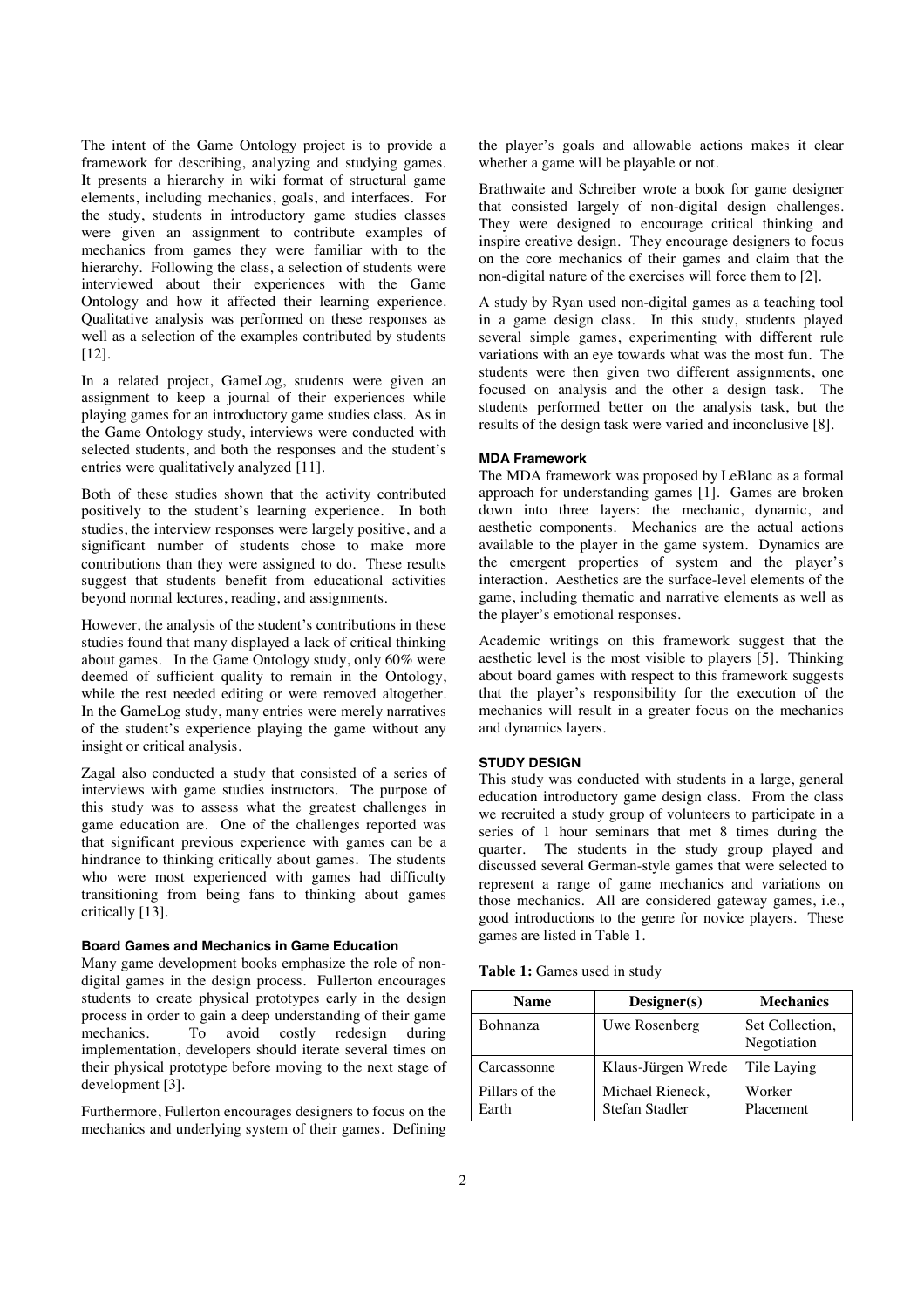| Puerto Rico       | Andreas Seyfarth       | Economic                          |
|-------------------|------------------------|-----------------------------------|
| Ra                | Reiner Knizia          | Auction                           |
| Settlers of Catan | Klaus Teuber           | Set Collection,<br>Economic       |
| St. Petersburg    | Bernd Brunnhofer       | Card Drafting                     |
| Ticket to Ride    | Alan R. Moon           | Set Collection,<br>Route Building |
| Transamerica      | Franz-Benno<br>Delonge | Route Building                    |

To assess the student's change in understanding of game mechanics, we designed a survey consisting of several open-ended questions. Students in the class took the survey at the beginning and again at the end of the course. Taking the surveys was optional for the students, but a total of 68 took both surveys.

The survey questions are shown in Table 2.

#### **Table 2:** Survey questions

| 1. | Describe a computer game of your choosing using 5<br>adjectives.                                                                                        |
|----|---------------------------------------------------------------------------------------------------------------------------------------------------------|
| 2. | Describe the objective of the game you picked in one.<br>sentence.                                                                                      |
| 3. | Design a player aid for the game you picked. What<br>information would a novice need to play the game?                                                  |
| 4. | Add a new mechanic to the game you picked. Describe<br>the mechanic and how it would change the game.                                                   |
| 5. | Describe how you would create a board game version<br>of a First Person Shooter [3].                                                                    |
| 6. | Pick a game where the story is an important part of the<br>playing of the game. Name the game and describe it<br>without making reference to the story. |

The open-ended text responses were analyzed using qualitative analysis techniques similar to those suggested by Mayring [7]. The inductive categories we selected were derived from the MDA framework. Responses were categorized as being either mechanics-, dynamics-, or aesthetics-centered, with an additional category for blank or irrelevant responses.

An example of a mechanics-centered response to the question "Describe the objective of the game you picked in one sentence" for Katamari Damacy would be:

*mesh with almost everything by rolling around to get bigger to collect everything on yourself.* 

An example of an aesthetic response for the game Fallout 3 would be:

*Emerging from a protective vault after a nuclear war, the character must find his way in this new world, and ultimately try to find his father.* 

Dynamics-centered responses are harder to characterize. Responses that were about gameplay, but did not refer to specific mechanics were generally placed in this category. An example from the game Left 4 Dead is:

 *Survive zombie attack while traveling to the nearest designated safe house destination.* 

The responses were categorized by a primary and secondary coders working independently. The secondary coder only categorized a random subset of the data to establish a confidence for the primary categorization. The two codings were found to be in agreement 73% of the time. This is well above the 60% agreement that Landis suggests is substantial [6].

## **DATA ANALYSIS**

The study group wound up being much smaller than we had hoped for. Of about 20 volunteers, many dropped out immediately, and only 5 attended 4 or more sessions. The self-selection of the study group had a greater effect on the survey than anticipated; all 5 professed interest in pursuing a degree in Computer Game Design, and the study group exhibited a higher understanding of game mechanics on the initial survey.

The qualitative measure we use to access understanding of game mechanics is the percentage of survey questions that were answered with a mechanics-centered response. Comparing the average for the study group with the overall average for the class (see table 3), we see that the study group not only starts higher, but also shows a larger change by the end of the class. However, given the small size of the study group, it is unclear if this is a significant result.

**Table 3:** Percentage of mechanics-centered responses

|                       | <b>Study Group</b> | <b>Class Average</b> |
|-----------------------|--------------------|----------------------|
| <b>Initial Survey</b> | $40.0\%$           | 30.6%                |
| <b>Final Survey</b>   | 43.3%              | $31.1\%$             |
| <b>Change</b>         | $3.3\%$            | $0.5\%$              |

Looking at the data from the opposite perspective, we can argue that a decrease in aesthetics-centered responses might indicate a departure from surface level thinking. Both groups showed a decrease in these types of responses, though the class average showed a larger decrease, though as with the mechanics-centered responses, the small size of the study group may be misleading. These results are shown in table 4.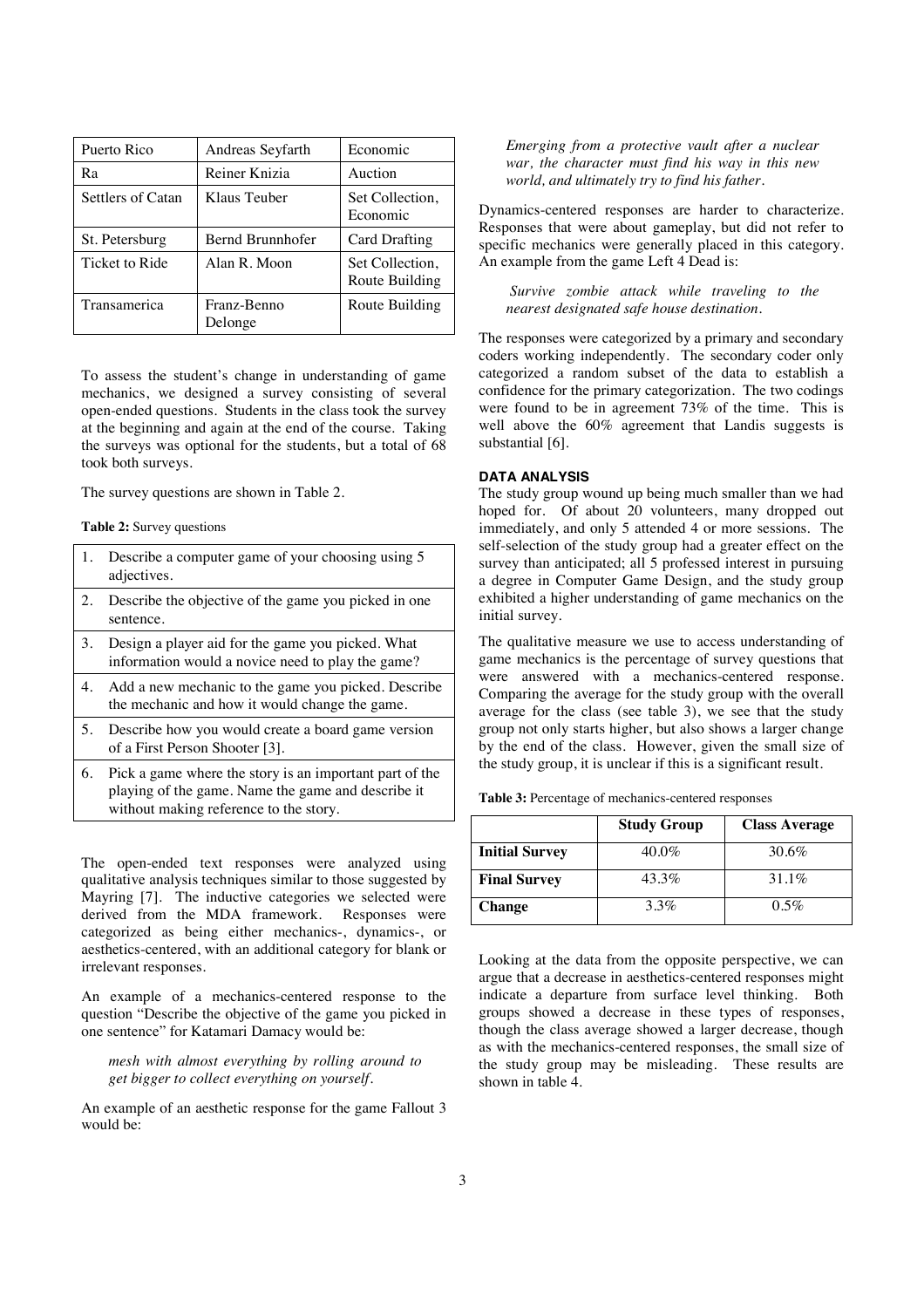**Table 4:** Percentage of aesthetics-centered responses

|                       | <b>Study Group</b> | <b>Class Average</b> |
|-----------------------|--------------------|----------------------|
| <b>Initial Survey</b> | $20.0\%$           | 25.8%                |
| <b>Final Survey</b>   | 13.3%              | $17.4\%$             |
| Change                | $-6.7\%$           | $-8.4\%$             |

To further evaluate the effectiveness of this study we will now look at responses to individual questions to see what trends emerge in the 2 groups. Both quantitative data (percentage of responses in categories) and qualitative (specific types of answers within those categories) will be evaluated.

## **Question 1**

"Describe a computer game of your choosing using 5 adjectives.'

For this question, both groups showed an increase in mechanics-centered responses and a decrease in aestheticscentered responses.

**Table 5:** Percentage change in response categories, Question 1

|                   |                | <b>Study</b><br>Group | <b>Class</b><br>Average |
|-------------------|----------------|-----------------------|-------------------------|
|                   | <b>Initial</b> | 0.0%                  | 2.7%                    |
| <b>Mechanics</b>  | Final          | $20.0\%$              | 9.1%                    |
|                   | <b>Change</b>  | $20.0\%$              | 6.4%                    |
|                   | <b>Initial</b> | $20.0\%$              | 21.2%                   |
| <b>Dynamics</b>   | Final          | $80.0\%$              | 39.4%                   |
|                   | <b>Change</b>  | $60.0\%$              | 18.2%                   |
|                   | <b>Initial</b> | 80.0%                 | 70.5%                   |
| <b>Aesthetics</b> | Final          | $0.0\%$               | 33.3%                   |
|                   | <b>Change</b>  | $-80.0\%$             | $-37.2%$                |

In the initial survey, responses to this question often focused on theme or genre, such as the following:

*Hard Fun Fast Stylish Gothic* 

*Fun Innovative Story-Intensive Well Designed Challenging* 

*Sneaky Awesome Japanese Kojima Metal* 

Responses in the final survey tended to be more descriptive of gameplay, though students had had more difficulty finding adjectives to convey their ideas:

*colorful turn-based dice-based treats social* 

## *level up close oblivion gates become guild leaders become wealthy complete quests*

Noteworthy in both the study group and the class average is a large increase in dynamics-centered responses. Given the difficulty in finding mechanics-centered adjectives, students were still more inclined to avoid giving aesthetics-centered responses at the end of the class.

#### **Question 2**

"Describe the objective of the game you picked in one sentence."

The class average showed an increase while the results for the study group were ambiguous. The class average increased in terms of mechanics-centered responses while decreasing in both other categories.

|                   |                | <b>Study</b><br>Group | <b>Class</b><br>Average |
|-------------------|----------------|-----------------------|-------------------------|
|                   | <b>Initial</b> | 20.0%                 | 10.3%                   |
| <b>Mechanics</b>  | Final          | $0.0\%$               | 13.6%                   |
|                   | Change         | $-20.0\%$             | 3.4%                    |
|                   | <b>Initial</b> | $40.0\%$              | 48.6%                   |
| <b>Dynamics</b>   | Final          | $40.0\%$              | $-7.7\%$                |
|                   | <b>Change</b>  | $0.0\%$               | 18.2%                   |
|                   | <b>Initial</b> | $40.0\%$              | 35.6%                   |
| <b>Aesthetics</b> | Final          | $60.0\%$              | 27.3%                   |
|                   | <b>Change</b>  | $20.0\%$              | $-8.3\%$                |

**Table 6:** Percentage change in response categories, Question 2

This shift towards mechanics-centered responses suggests that the class overall was thinking about game objectives more in terms of what actions the player actually had to take to achieve their goals. In the initial survey, many responses described narrative objectives. For example:

*To find your father and save or destroy the Capital Wasteland of Washington DC.* 

*Save the presidents daughter and return her to America.* 

*Become the Guy* 

However, by the final survey, students were describing objectives more clearly in terms of mechanics:

*Solve puzzles using portal mechanics.* 

*Destroy all the red balls in a gravity pinball type game.*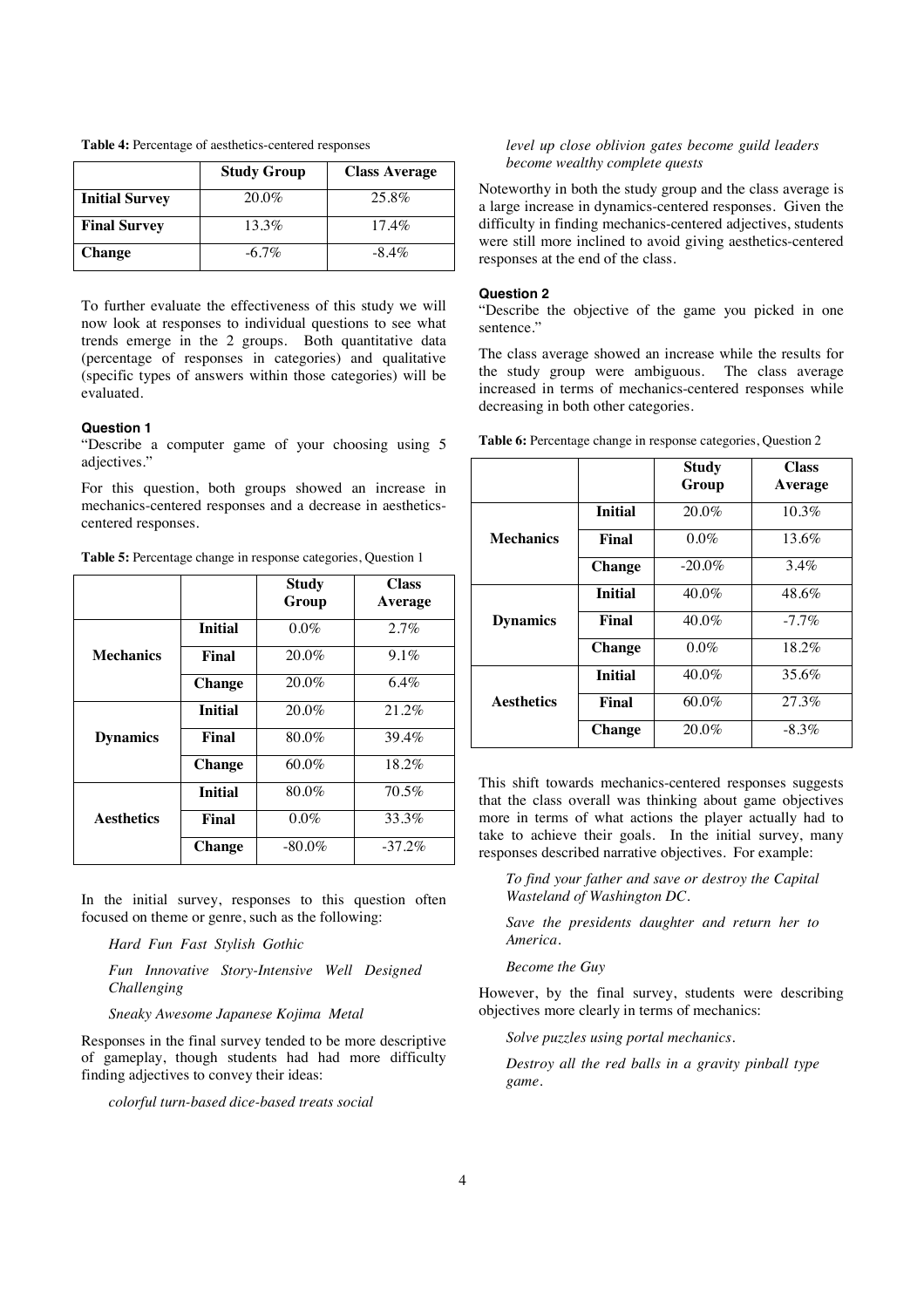*Each round of the game try to get as many coins and stars as possible while making sure other people don't get them via minigames and items.* 

Within the survey group, the opposite appears to be true. Given the small size of the group, the 20% swing means one student changed their response from mechanicscentered to aesthetics-centered.

#### **Question 3**

"Design a player aid for the game you picked. What information would a novice need to play the game?"

Many students struggled with this question – on average 16.5% of the responses were considered blank or irrelevant across the 2 surveys. Students struggled with the concept of a player aid, something more common in board games than digital games. As a result, their suggestions tended to be narrative hints than use of mechanics

|                   |                | <b>Study</b><br>Group | <b>Class</b><br>Average |
|-------------------|----------------|-----------------------|-------------------------|
|                   | <b>Initial</b> | 60.0%                 | 54.8%                   |
| <b>Mechanics</b>  | Final          | 80.0%                 | 47.0%                   |
|                   | <b>Change</b>  | 20.0%                 | $-7.8\%$                |
|                   | <b>Initial</b> | $40.0\%$              | 26.7%                   |
| <b>Dynamics</b>   | Final          | 20.0%                 | 22.7%                   |
|                   | <b>Change</b>  | $-20.0\%$             | $-4.0\%$                |
|                   | <b>Initial</b> | $0.0\%$               | $0.0\%$                 |
| <b>Aesthetics</b> | Final          | $0.0\%$               | $4.5\%$                 |

**Table 7:** Percentage change in response categories, Question 3

The study group, on the other hand, had no aestheticcentered responses in either survey, and trended more towards mechanics-centered responses in the final survey.

**Change**  $0.0\%$  4.5%

## **Question 4**

"Add a new mechanic to the game you picked. Describe the mechanic and how it would change the game."

This question also had a high number of blank or irrelevant entries – 21.6% on average. Among the students who did respond, many were unclear on what constitutes a mechanic. Some examples:

*3-D Graphics. it would make the game much more visual.* 

*being able to make the scene of the game as night time or day time with a special code.* 

*I don't know what a mechanic is.* 

The final survey shows a similar trend for the class average as for the previous question – students were more inclined to try to give a response, but tended to give narrative-based examples.

The study group again demonstrated that they were starting at a different level than the class average. They had no aesthetic-centered responses on the initial survey and shifted more towards mechanics-centered responses in the final.

|                   |                | <b>Study</b><br>Group | Class<br>Average |
|-------------------|----------------|-----------------------|------------------|
|                   | <b>Initial</b> | 60.0%                 | 42.5%            |
| <b>Mechanics</b>  | Final          | $20.0\%$              | 37.9%            |
|                   | <b>Change</b>  | $-40.0\%$             | $-4.6\%$         |
|                   | <b>Initial</b> | $40.0\%$              | $37.7\%$         |
| <b>Dynamics</b>   | Final          | 80.0%                 | 24.2%            |
|                   | <b>Change</b>  | $40.0\%$              | $-13.4%$         |
|                   | <b>Initial</b> | $0.0\%$               | 5.5%             |
| <b>Aesthetics</b> | Final          | $0.0\%$               | $9.1\%$          |
|                   | <b>Change</b>  | $0.0\%$               | 3.6%             |

**Table 8:** Percentage change in response categories, Question 4

#### **Question 5**

"Describe how you would create a board game version of a First Person Shooter."

Among all the questions, this one had the highest percentage of blank or irrelevant responses across the 2 surveys – 26.7% on average. This suggest that this exercise, borrowed from Fullerton's *Game Design Workshop*, is simply to abstract for students in a general education game design class. Some examples include:

*I have no idea how to do that.* 

*Not really sure if that is possible* 

*A first person shooter is played in the eyes of an in game character. I wouldn't know how a board game could immitate(sic) that.* 

Responses of this nature suggest that students were not capable of abstracting from an action-based digital game to a board game. They could not identify the basic mechanics of moving and shooting, nor could they explain how they could be represented in a different medium.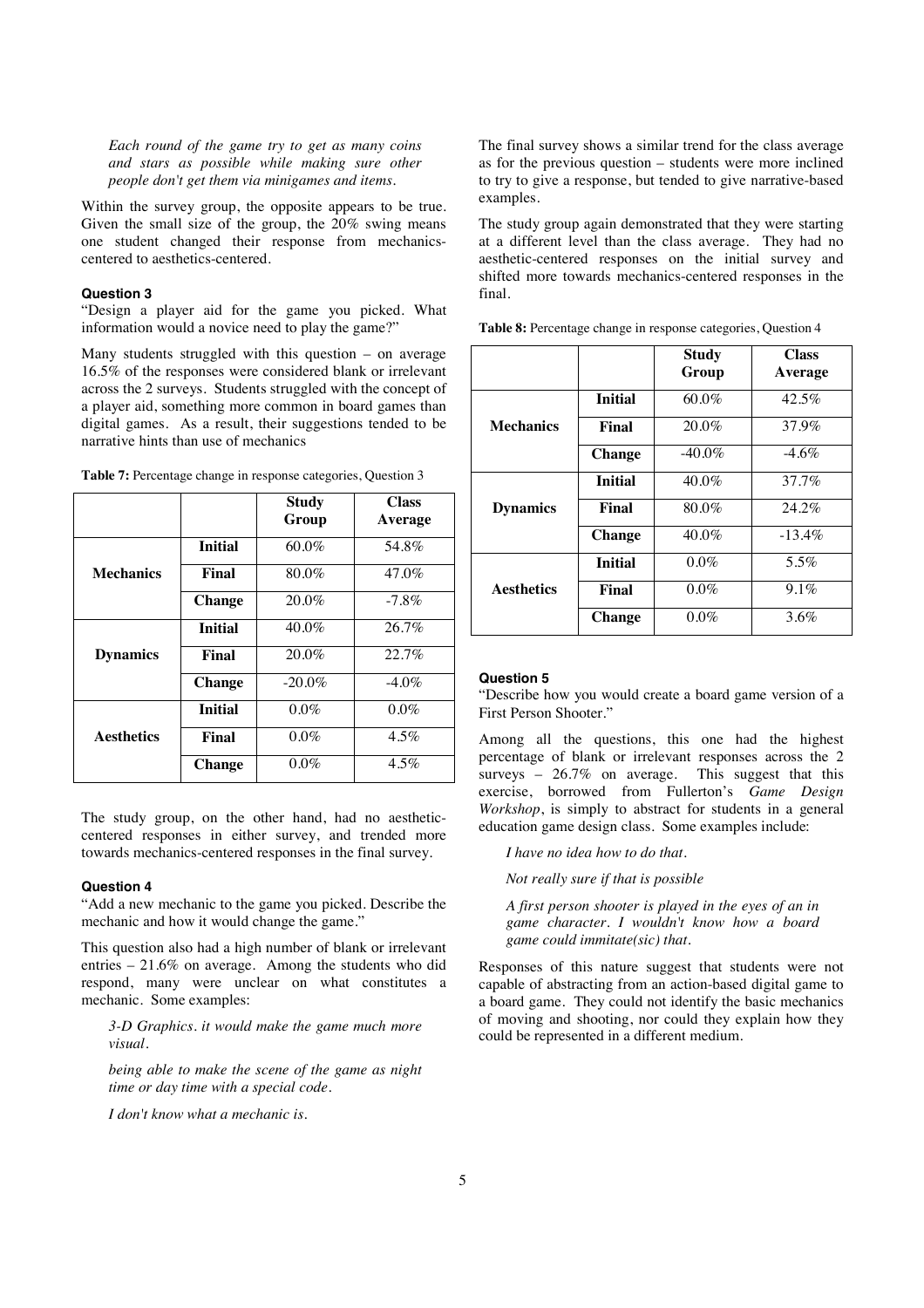**Table 9:** Percentage change in response categories, Question 5

|                   |                | <b>Study</b><br>Group | <b>Class</b><br>Average |
|-------------------|----------------|-----------------------|-------------------------|
|                   | <b>Initial</b> | $80.0\%$              | 58.2%                   |
| <b>Mechanics</b>  | Final          | 80.0%                 | $45.5\%$                |
|                   | <b>Change</b>  | $0.0\%$               | $-12.8\%$               |
|                   | <b>Initial</b> | 80.0%                 | 12.3%                   |
| <b>Dynamics</b>   | Final          | 80.0%                 | 3.0%                    |
|                   | <b>Change</b>  | $0.0\%$               | $-9.3\%$                |
|                   | <b>Initial</b> | $0.0\%$               | $4.1\%$                 |
| <b>Aesthetics</b> | Final          | $0.0\%$               | $12.1\%$                |
|                   | <b>Change</b>  | $0.0\%$               | 8.0%                    |

The study group, on the other hand, gave consistent responses to question 5 across both surveys. All but one of the participants gave a mechanics-centered response in both instances.

## **Question 6**

"Pick a game where the story is an important part of the playing of the game. Name the game and describe it without making reference to the story."

This question may have been unclear or poorly worded, as on the initial survey, many students gave narrative based responses despite being asked for a non-narrative response. Respondents on the final survey seemed to understand the question better. The class average showed a significant increase in mechanics-centered responses and corresponding drop in aesthetics-centered responses.

Though there was improvement in the final survey, this question still had a high percentage of blank or irrelevant responses, 26.1% on average. The study group, on the other hand, trended towards more mechanics-centered responses.

|                  |                | <b>Study</b><br>Group | <b>Class</b><br>Average |
|------------------|----------------|-----------------------|-------------------------|
|                  | <b>Initial</b> | $20.0\%$              | $15.1\%$                |
| <b>Mechanics</b> | Final          | $60.0\%$              | 33.3%                   |
|                  | <b>Change</b>  | 40.0%                 | 18.3%                   |
|                  | <b>Initial</b> | $80.0\%$              | 25.3%                   |
| <b>Dynamics</b>  | Final          | $20.0\%$              | 12.1%                   |
|                  | <b>Change</b>  | $-60.0\%$             | $-13.2\%$               |

|  |  |  |  |  | Table 10: Percentage change in response categories, Question 6 |  |  |
|--|--|--|--|--|----------------------------------------------------------------|--|--|
|--|--|--|--|--|----------------------------------------------------------------|--|--|

|                   | <b>Initial</b> | $0.0\%$ | 39.0%     |
|-------------------|----------------|---------|-----------|
| <b>Aesthetics</b> | Final          | 20.0%   | $18.2\%$  |
|                   | <b>Change</b>  | 20.0%   | $-20.9\%$ |

# **CONCLUSIONS**

We have described a study to show the effects of familiarity with German-style board games on students in an introductory game design class. Our data showed that there was a difference in understanding of game mechanics between the study group and the class average, but this result is far from conclusive.

It was clear from the data that the study group started out with a better understanding of game mechanics. All of the volunteers are regular players of digital games and plan to major in Computer Game Design. This self-selection makes it difficult to draw any firm conclusions. Even on the initial survey, the participants were more inclined to give mechanics-centered responses.

Despite starting out with a greater understanding, the study group participants felt that it was a positive experience that enhanced their education. Responses to a short questionnaire about the survey were generally positive. One student said:

*I definitely feel I have a better grasp on how to design games. When you play video games it's easy to get so immersed in the experience you don't quite catch all the reasons that make the game so entertaining. … When I played the board games, I got the chance to actually think of how each game worked.* 

The question of what effect board game familiarity could have on game education is still a valuable one. Given the difficulty the non-study participants had with some of the survey questions, there is clearly room for improvement in game studies education.

Any future study in this are should be designed to minimize or eliminate self-selection effects. For example, two separate classes could be compared, one taught with a strong non-digital game component and the other taught more traditionally, with a stronger digital game focus.

Regardless of the results, we encourage game educators to include more hands-on experience with non-digital games in their courses. Exposure to a wide variety of different gaming styles can only strengthen game studies education. Much as universities require a breadth of general education courses, game studies programs should teach familiarity with a diverse multitude of games, past and present, simple and complex, digital and not.

# **ACKNOWLEDGEMENTS**

The authors would like to thank the students of CMPS 80K, Winter 2009 quarter, particularly those who participated in